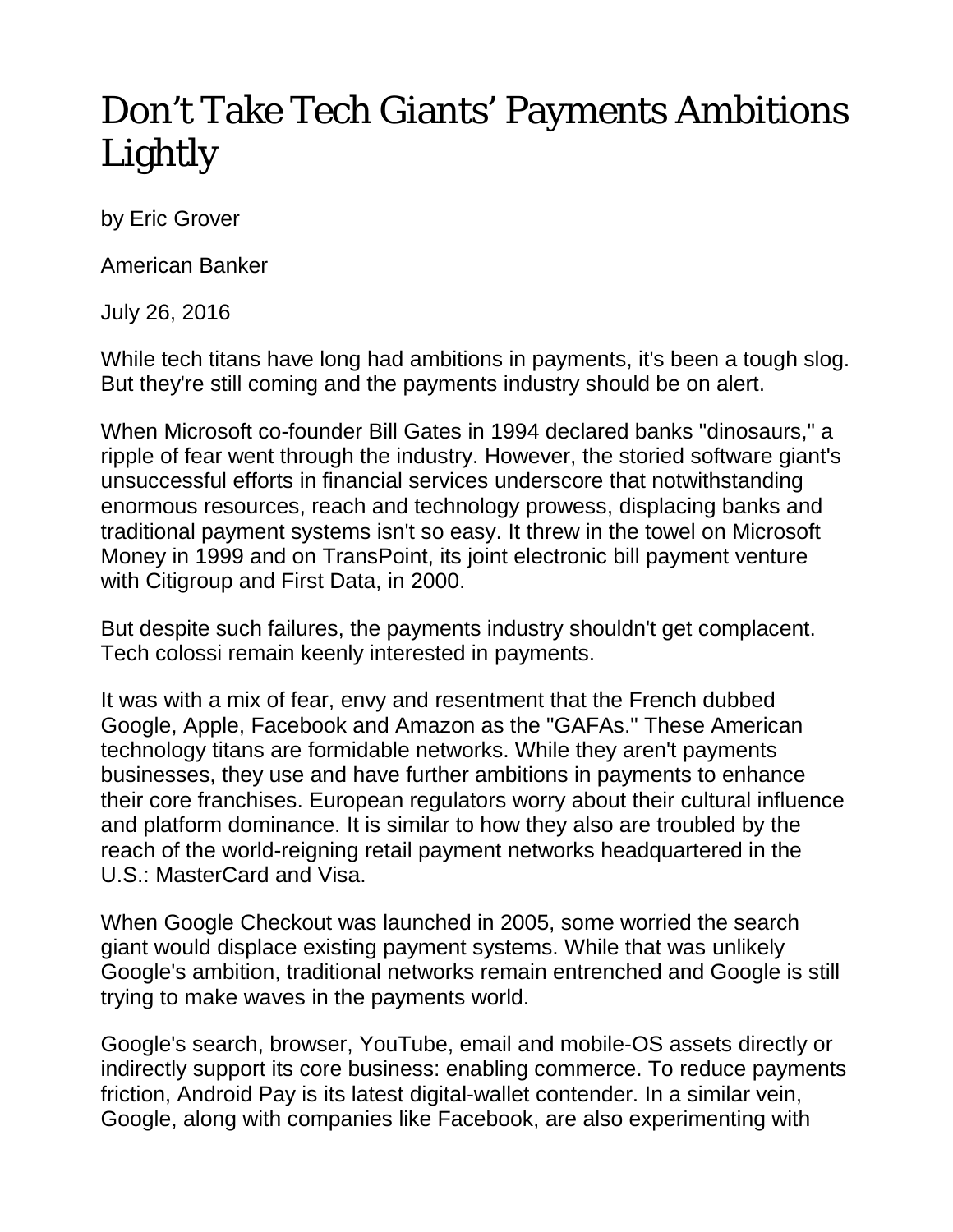buy buttons as an intuitively appealing means of improving ad-click-throughpurchase performance. Despite these companies' hurdles in integrating merchants' delivery systems, and the lukewarm consumer reception to these innovations, these efforts bear watching.

Google is willing to lose money with Google Wallet and Gmail-anchored person-to-person payments to boost engagement. With the same aim, it is reportedly readying a Gmail-based bill-payment service, called [Pony Express,](http://www.recode.net/2015/3/24/11560634/google-working-on-project-to-let-you-receive-and-pay-bills-directly) through which consumers could manage day-to-day finances. While this would not be good for banks, it would be potentially a win for an Electronic Bill Payment and Presentment network and backend partner like Fiserv, FIS, ACI Worldwide or MasterCard.

The most valuable company on the planet and senior GAFA is a mobile engagement platform: Apple. Many worried that Apple Pay was an attempt to upend the payments ecosystem. Instead, Apple has astutely leveraged the existing system to advance the digital-wallet service. The Cupertino tech behemoth wants to enrich its iOS platform and customer relationships, not displace payment networks and processors or banks. However, as Apple Pay gains traction it will diminish banks' customer relationships, and make it more likely Apple will demand a greater slice of interchange. While merchants use iPhones and iPads to accept payments, Apple's greatest potential for dominance is in the services it could offer to consumers.

Facebook, meanwhile, with its 1.7 billion active users, is the social network gargantuan. Users of its WhatsApp and Messenger services generate a whopping 60 billion messages daily. Facebook supports profitable retail and unprofitable P2P payments platforms. More awareness of Facebook's payments services, and a more aggressive foray into digital wallets by the social networking giant, would increase users' on-platform engagement and therefore boost ad revenue.

Amazon may be the world's most successful merchant and logistics platform, albeit still unprofitable. Aside from a stumble in mobile acceptance, Amazon's incremental payments approach has worked. It is extending payments services to online merchants beyond Amazon, though many retailers may ultimately balk at accepting a competitor's wallet.

While GAFAs could have a go at disrupting the payments ecosystem, a more likely and sensible strategy for them is continuing to leverage existing systems to bolster their core businesses. Nevertheless, as former Intel CEO